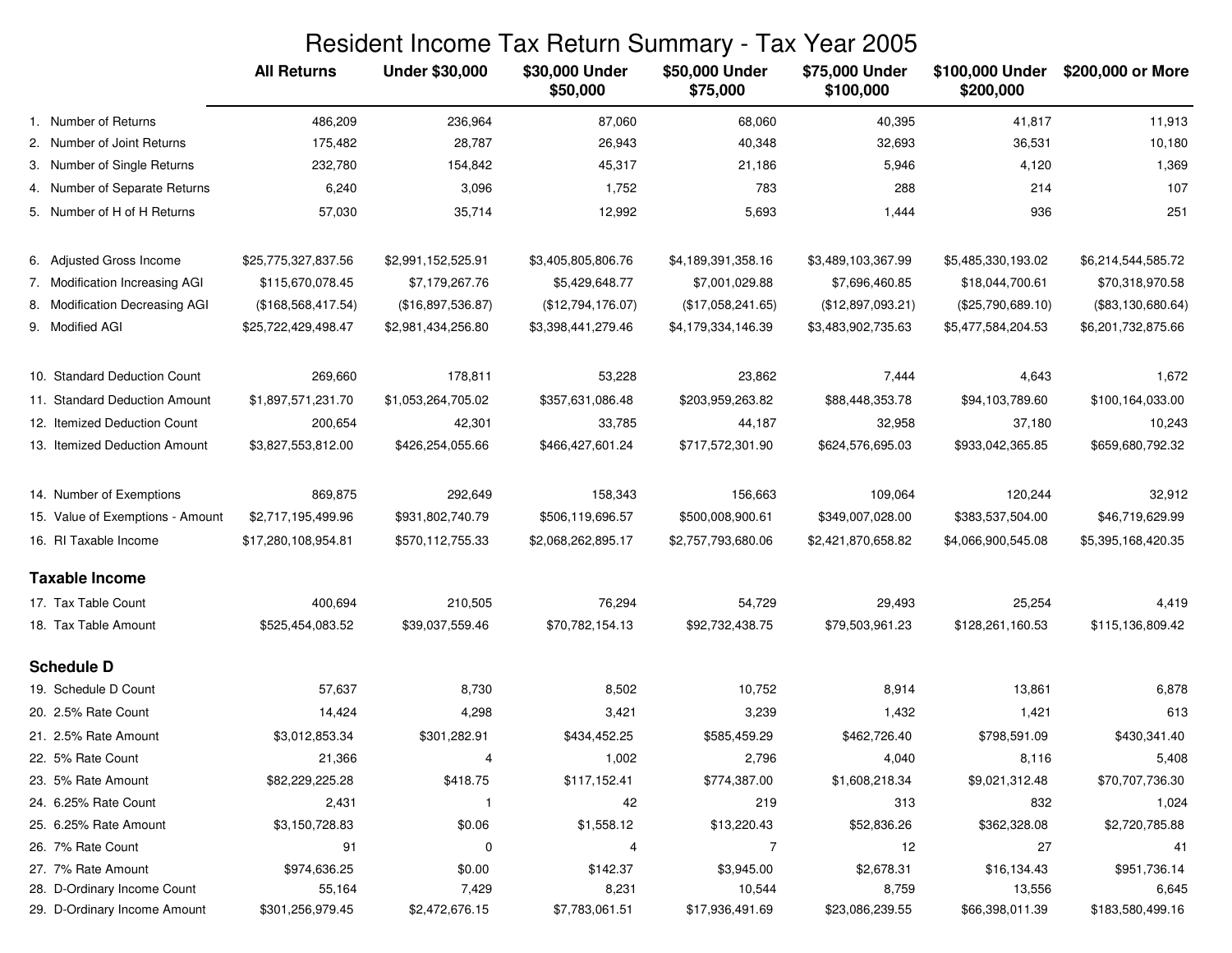|                                       | <b>All Returns</b> | <b>Under \$30,000</b> | \$30,000 Under<br>\$50,000 | \$50,000 Under<br>\$75,000 | \$75,000 Under<br>\$100,000 | \$100,000 Under<br>\$200,000 | \$200,000 or More |
|---------------------------------------|--------------------|-----------------------|----------------------------|----------------------------|-----------------------------|------------------------------|-------------------|
| <b>Schedule CGW</b>                   |                    |                       |                            |                            |                             |                              |                   |
| 30. Sched CGW Count                   | 13,132             | 3,129                 | 2,225                      | 2,540                      | 1,959                       | 2,671                        | 608               |
| 31. 2.5% Rate Count                   | 6,240              | 3,033                 | 1,679                      | 1,281                      | 218                         | 28                           | -1                |
| 32. 2.5% Rate Amount                  | \$172,493.95       | \$79,400.36           | \$43,403.72                | \$34,526.09                | \$9,017.88                  | \$4,475.27                   | \$1,670.63        |
| 33. 5% Rate Count                     | 6,777              | 0                     | 575                        | 1,252                      | 1,740                       | 2,606                        | 604               |
| 34. 5% Rate Amount                    | \$519,676.14       | \$0.00                | \$23,473.59                | \$74,524.95                | \$98,693.10                 | \$209,168.35                 | \$113,816.15      |
| 35. G-Ordinary Income Count           | 12,238             | 2,272                 | 2,202                      | 2,533                      | 1,956                       | 2,668                        | 607               |
| 36. G-Ordinary Income Amount          | \$40,168,048.39    | \$609,838.74          | \$2,084,213.95             | \$4,413,805.71             | \$5,476,682.03              | \$14,357,479.33              | \$13,226,028.63   |
| 37. Sch J Count                       | 18                 |                       |                            | 2                          | $\Omega$                    | 6                            |                   |
| 38. Sch J Amount                      | \$86,016.27        | \$1,256.43            | \$757.25                   | \$2,305.38                 | \$0.00                      | \$29,593.38                  | \$52,103.83       |
| 39. Sch 8615 Count                    | 526                | 498                   | 13                         | 5                          | 6                           | 2                            | $\overline{c}$    |
| 40. Sch 8615 Amount                   | \$431,381.24       | \$121,666.49          | \$20,062.50                | \$18,485.00                | \$37,203.25                 | \$14,052.00                  | \$219,912.00      |
| 41. Other RI Taxes Count              | 366                | 55                    | 35                         | 48                         | 44                          | 100                          | 84                |
| 42. Other RI Taxes Amount             | \$82,123.85        | \$11,890.84           | \$8,834.38                 | \$7,649.97                 | \$19,661.25                 | \$8,623.75                   | \$25,463.66       |
| 43. Total RI Income Tax Count         | 383,662            | 136,290               | 85,772                     | 67,710                     | 40,280                      | 41,749                       | 11,861            |
| 44. Total RI Income Tax Amount        | \$953,575,573.22   | \$42,213,752.23       | \$80,707,269.32            | \$115,743,225.00           | \$109,779,369.86            | \$218,159,366.68             | \$386,972,590.13  |
| 45. RI Alt Min Count                  | 7,846              | 37                    | 85                         | 440                        | 802                         | 2,944                        | 3,538             |
| 46. RI Alt Min Amount                 | \$7,921,146.86     | \$65,435.46           | \$48,662.40                | \$155,034.39               | \$312,017.87                | \$1,824,891.24               | \$5,515,105.50    |
| 47. Grand Total Income + Alt Min C    | 383,744            | 136,309               | 85,780                     | 67,733                     | 40,291                      | 41,758                       | 11,873            |
| 48. Grand Total Income + Alt Min Amt: | \$961,496,720.08   | \$42,279,187.69       | \$80,755,931.72            | \$115,898,259.39           | \$110,091,387.73            | \$219,984,257.92             | \$392,487,695.63  |
| <b>RI % of Allowable Fed Credits</b>  |                    |                       |                            |                            |                             |                              |                   |
| 49. Foreign Tax Credit Count          | 21,104             | 2,806                 | 2,587                      | 3,349                      | 2,990                       | 5,278                        | 4,094             |
| 50. Foreign Tax Credit Amount         | \$2,646,768.89     | \$24,259.78           | \$35,538.36                | \$54,268.42                | \$65,095.61                 | \$294,980.52                 | \$2,172,626.20    |
| 51. Credit for Child Care Count       | 18,826             | 3,201                 | 3,160                      | 3,907                      | 3,437                       | 4,367                        | 754               |
| 52. Credit for Child Care Amount      | \$2,401,448.63     | \$355,373.52          | \$416,482.28               | \$479,900.87               | \$454,089.59                | \$590,211.87                 | \$105,390.50      |
| 53. Credit for Elderly Count          | 282                | 276                   | 5                          | 0                          | $\mathbf{1}$                | 0                            | 0                 |
| 54. Credit for Elderly Amount         | \$19,109.27        | \$18,623.02           | \$419.50                   | \$0.00                     | \$66.75                     | \$0.00                       | \$0.00            |
| 55. Federal Mortgage Credit Count     | 202                | 23                    | 59                         | 63                         | 37                          | 19                           | $\overline{1}$    |
| 56. Federal Mortgage Credit Amount    | \$58,582.62        | \$5,371.50            | \$16,658.30                | \$17,450.49                | \$11,537.00                 | \$7,477.83                   | \$87.50           |
| 57. Other Federal Credits Count       | 3,355              | 1,318                 | 237                        | 325                        | 292                         | 641                          | 542               |
| 58. Other Federal Credits Amount      | \$1,961,549.23     | \$338,951.16          | \$56,306.16                | \$88,718.61                | \$75,872.25                 | \$195,957.55                 | \$1,205,743.50    |
| <b>Credits</b>                        |                    |                       |                            |                            |                             |                              |                   |
| 59. Out of State Credit Count         | 70,882             | 16,594                | 15,524                     | 14,417                     | 9,743                       | 10,916                       | 3,688             |
| 60. Out of State Credit Amount        | \$120,586,441.81   | \$3,980,491.44        | \$10,585,706.13            | \$15,766,814.49            | \$15,302,671.12             | \$31,177,286.44              | \$43,773,472.19   |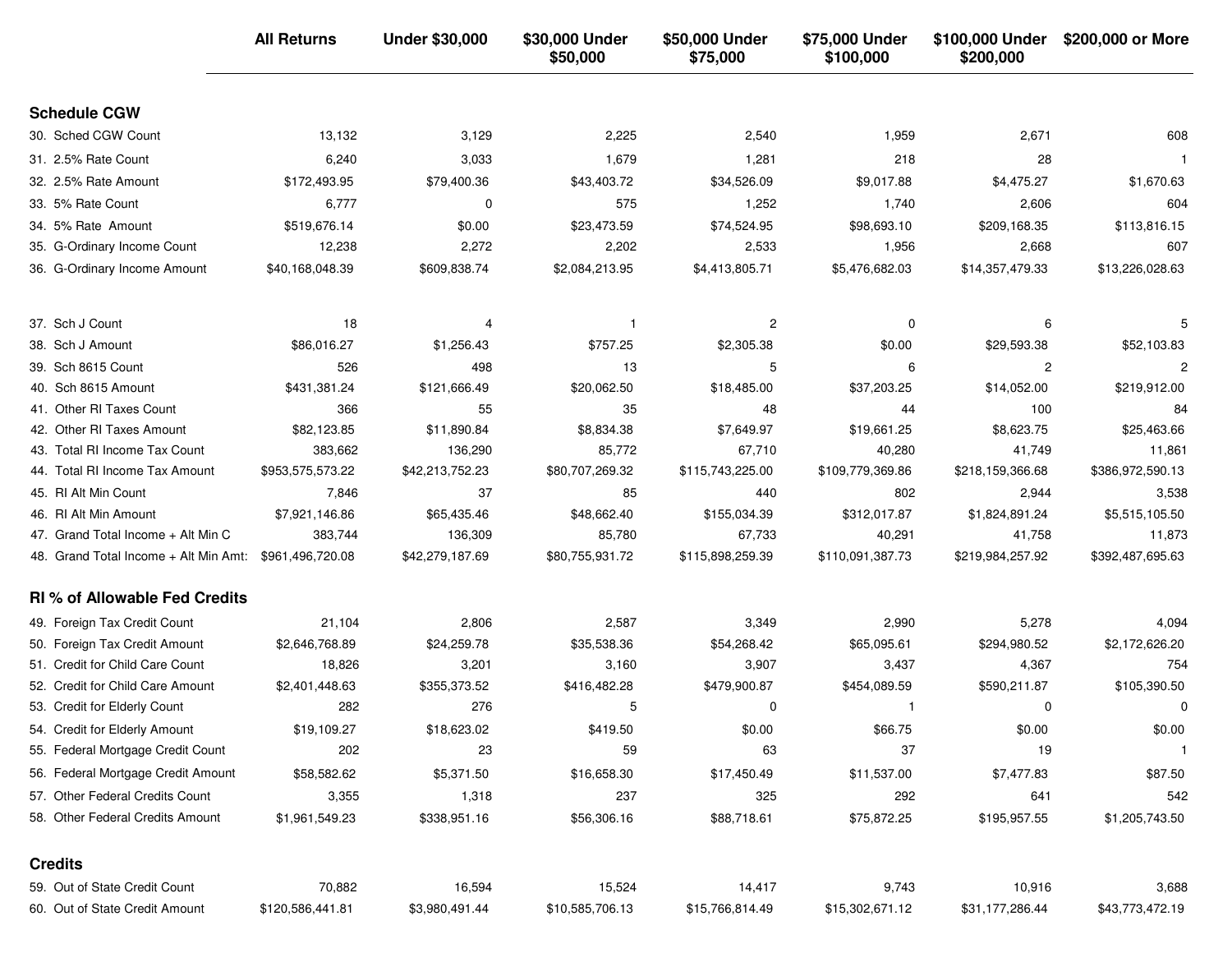|                                | <b>All Returns</b> | <b>Under \$30,000</b> | \$30,000 Under<br>\$50,000 | \$50,000 Under<br>\$75,000 | \$75,000 Under<br>\$100,000 | \$100,000 Under<br>\$200,000 | \$200,000 or More |
|--------------------------------|--------------------|-----------------------|----------------------------|----------------------------|-----------------------------|------------------------------|-------------------|
| 61. Prop Tax Now Count         | 24,780             | 24,780                | $\mathbf 0$                | $\mathbf 0$                | $\mathbf 0$                 | $\Omega$                     | $\Omega$          |
| 62. Prop Tax Now Amount        | \$5,683,375.90     | \$5,683,375.90        | \$0.00                     | \$0.00                     | \$0.00                      | \$0.00                       | \$0.00            |
| 63. Prop Tax Later Count       | 13,748             | 13,748                | 0                          | $\mathbf 0$                | 0                           | 0                            | 0                 |
| 64. Prop Tax Later Amount      | \$3,216,502.72     | \$3,216,502.72        | \$0.00                     | \$0.00                     | \$0.00                      | \$0.00                       | \$0.00            |
| 65. Investment Tax Credit      | 553                | 42                    | 18                         | 34                         | 46                          | 123                          | 290               |
| 66. Investment Tax Amount      | \$3,086,870.15     | \$16,106.13           | \$5,756.96                 | \$24,216.66                | \$42,346.28                 | \$198,245.22                 | \$2,800,198.90    |
| 67. Historical Count           | 875                | 6                     | 22                         | 37                         | 33                          | 120                          | 657               |
| 68. Historical Amount          | \$43,630,275.08    | \$1,610.34            | \$20,484.96                | \$39,027.35                | \$47,601.60                 | \$389,977.77                 | \$43,131,573.06   |
| 69. Surviving Spouse Count     | 0                  | 0                     | $\mathbf 0$                | 0                          | 0                           | 0                            | 0                 |
| 70. Surviving Spouse Amount    | \$0.00             | \$0.00                | \$0.00                     | \$0.00                     | \$0.00                      | \$0.00                       | \$0.00            |
| 71. Wage Credit Count          | 138                | -1                    | -1                         | 3                          | 8                           | 34                           | 91                |
| 72. Wage Credit Amount         | \$1,391,763.92     | \$350.00              | \$229.58                   | \$3,956.28                 | \$19,921.47                 | \$95,815.13                  | \$1,271,491.46    |
| 73. Interest Credit Count      | 38                 | $\mathbf{1}$          | $\overline{c}$             | -1                         | $\mathbf 0$                 | 9                            | 25                |
| 74. Interest Credit Amount     | \$132,969.85       | \$513.04              | \$1,815.19                 | \$906.00                   | \$0.00                      | \$26,354.12                  | \$103,381.50      |
| 75. Donation Credit Count      | 44                 | 0                     | $\mathbf{1}$               | 2                          | $\mathbf 1$                 | $\overline{7}$               | 33                |
| 76. Donation Credit Count      | \$411,318.49       | \$0.00                | \$361.02                   | \$702.50                   | \$2,188.00                  | \$12,861.22                  | \$395,205.75      |
| 77. Lead Paint Count           | 51                 | 8                     | 17                         | 14                         | $\overline{4}$              | $\overline{7}$               | -1                |
| 78. Lead Paint Amount          | \$254,099.07       | \$16,728.41           | \$111,339.66               | \$47,439.00                | \$25,626.00                 | \$51,186.00                  | \$1,780.00        |
| 79. Apprenticeship Count       | 0                  | 0                     | $\mathbf 0$                | 0                          | 0                           | 0                            | 0                 |
| 80. Apprenticeship Amount      | \$0.00             | \$0.00                | \$0.00                     | \$0.00                     | \$0.00                      | \$0.00                       | \$0.00            |
| 81. R and D Property Count     | 11                 | $\mathbf{1}$          | 0                          | 0                          | 0                           | $\Omega$                     | 10                |
| 82. R and D Property Amount    | \$67,707.00        | \$278.00              | \$0.00                     | \$0.00                     | \$0.00                      | \$0.00                       | \$67,429.00       |
| 83. R and Exp Count            | 71                 | 0                     | 0                          | $\mathbf 1$                | $\overline{2}$              | 12                           | 56                |
| 84. R and Exp Amount           | \$4,073,091.75     | \$0.00                | \$0.00                     | \$187.00                   | \$1,833.00                  | \$32,865.00                  | \$4,038,206.75    |
| 85. Job Training Count         | 48                 | $\mathbf{1}$          | $\overline{c}$             | 2                          | 4                           | $\overline{7}$               | 32                |
| 86. Job Training Amount        | \$449,583.29       | \$186.00              | \$200.01                   | \$420.01                   | \$4,656.00                  | \$6,594.00                   | \$437,527.27      |
| 87. Film Count                 | 118                | $\mathbf 0$           | $\mathbf 0$                | -1                         | 0                           | 13                           | 104               |
| 88. Film Amount                | \$4,955,967.71     | \$0.00                | \$0.00                     | \$581.92                   | \$0.00                      | \$86,948.09                  | \$4,868,437.70    |
| 89. Other Credits Count        | 64                 | 5                     | 6                          | 10                         | 15                          | 16                           | 12                |
| 90. Other Credits Amount       | \$106,548.37       | \$1,180.70            | \$1,355.00                 | \$8,759.95                 | \$24,023.01                 | \$32,554.71                  | \$38,675.00       |
| <b>Earned Income Credit</b>    |                    |                       |                            |                            |                             |                              |                   |
| 91. Earned Income Credit Count | 61,875             | 57,820                | 4,055                      | 0                          | $\boldsymbol{0}$            | 0                            | 0                 |
| 92. Earned Income Credit Amoun | \$6,194,586.82     | \$5,747,806.71        | \$446,780.11               | \$0.00                     | \$0.00                      | \$0.00                       | \$0.00            |
| 93. Refundable EIC Count       | 51,316             | 50,208                | 1,108                      | 0                          | 0                           | 0                            | 0                 |
| 94. Refundable EIC Amount      | \$2,442,905.30     | \$2,427,789.70        | \$15,115.60                | \$0.00                     | \$0.00                      | \$0.00                       | \$0.00            |